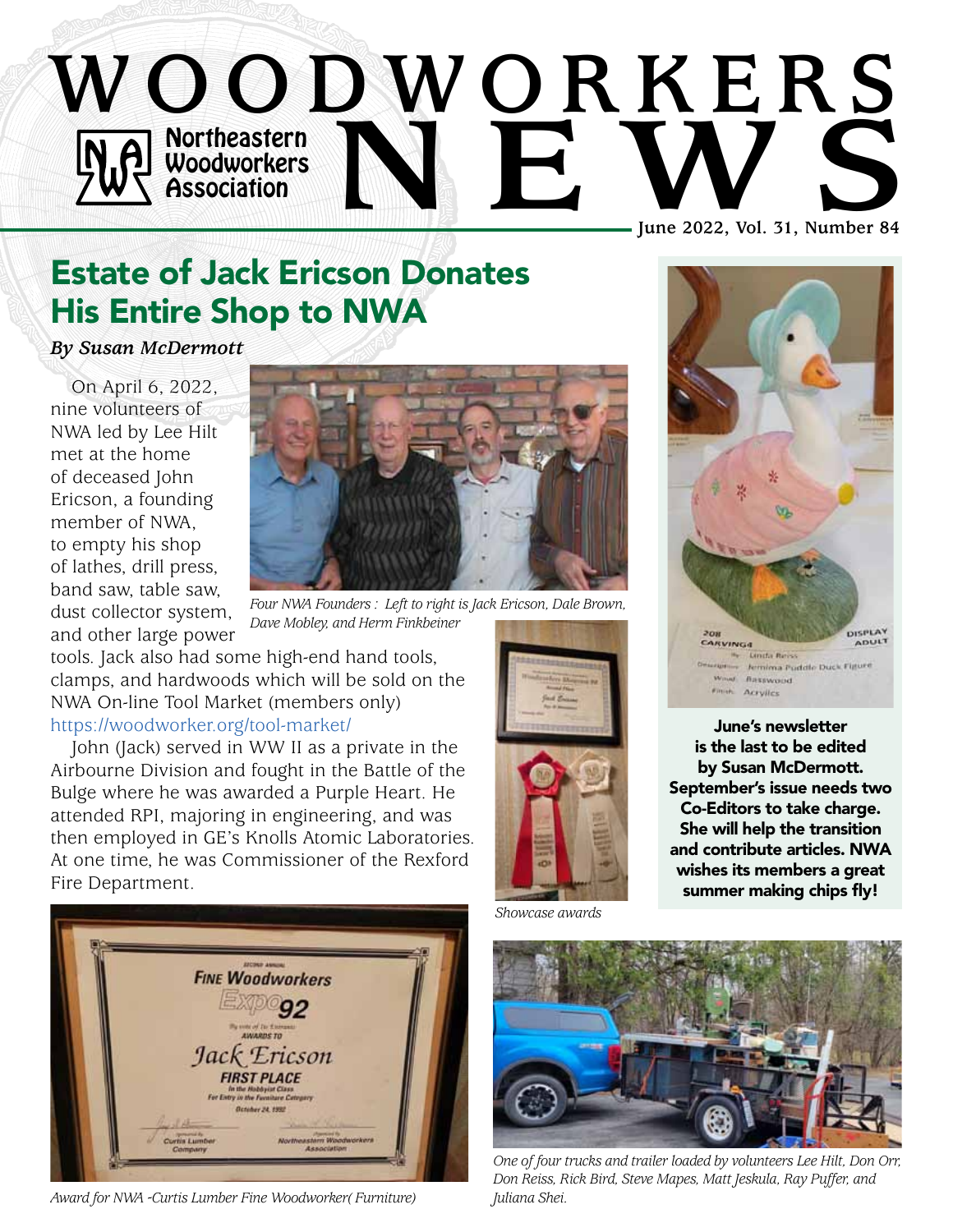According to his caretaker of his final ten years, Jeanette Gibbs, Jack made furniture, toys, and jewelry, as well as some ingenious jigs, tools, and home items. She gave the volunteers a tour of his home and allowed photographs of his woodworking awards and toys.

This editor spoke with Joyce Newkirk, Chief Operating Officer and Treasurer of the Empire State



*Ericson's wood projects and toys*

Aerosciences Museum in Glenville, NY. She knew Jack well as he was a volunteer and on the Board of Trustees from the late 1980's until 2012. Joyce spoke of him fondly about his woodworking skills and generous support of the museum. He built exhibits and their display cases which are the quality of fine furniture. He visited the museum nearly daily until he was no longer able to be mobile. Joyce saw him in fall 2021 when his caretaker brought him. By February 2022, he passed.

## Totally Turning Gallery Turns Heads at Showcase Totally Turning 2022 *By Don Orr* Well Done TuRners!

The Adirondack **Woodturners** successfully produced another excellent Totally Turning symposium in conjunction with NWA Showcase in Saratoga Springs over the last weekend of March 2022. Finally, back in action after a 2-year absence due to the viral



*Jewelry by Don Orr*

pandemic, many volunteers pulled together and put on an outstanding event. Led by the ever-capable Todd Gunter and his team, many turners from around the Northeast and Canada



Facetted bowls by Stan Blanchard **Gallery** was

were able to enjoy such well known turners as Rudy Lopez, Rebecca DeGroot, Nick Cook, Lyle Jamieson, and Stuart Batty, as well as

our incredible regional presenters of Paul Petrie, Ray Puffer, Carl Ford, and Alan & Lauren Zenreich. Our sincere thanks for all the excellent demonstrations. Many different topics were presented from basic bowl turning to



*Mixed Media by Todd Gunter*

creative artistic textures, colors, and other enhancements, to resin casting and cool spindle-oriented work, and more. Special thanks go to Jack Betterly and John Kingsley for their extensive work in organizing all the materials required for the demo rooms

and guiding their team of volunteers to set up and take down five demo rooms and keep them running as smoothly as possible all weekend. The Instant



*Novice pen turner Mia Stolicky*

*Novice pen turner Kara Stolicky*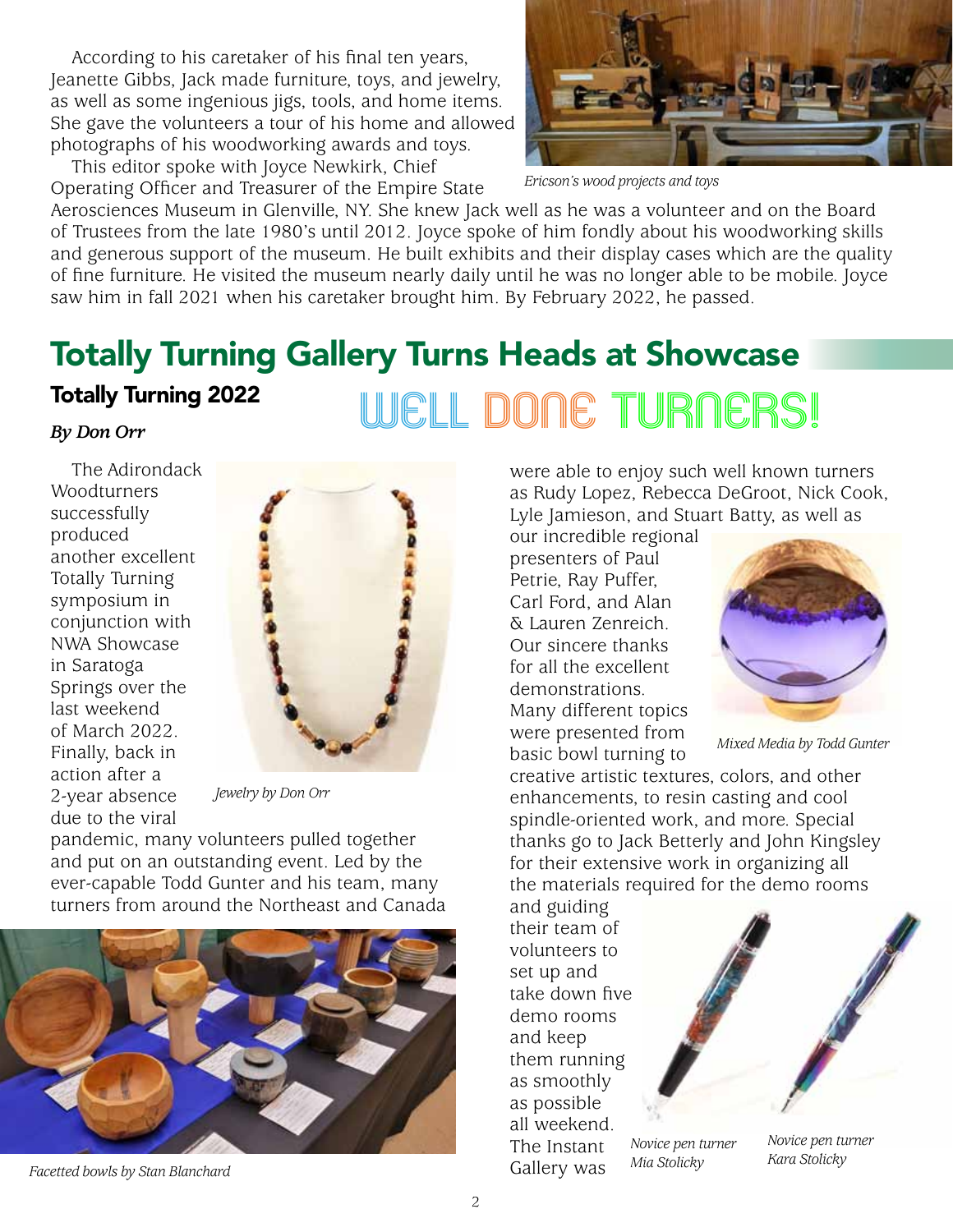#### **OFFICERS**

**President** - Irv Stephens nwapresident1@gmail.com

**Vice President** - Carl Stoner **Secretary** - Chris Stolicky

**Treasurer** - Paul Ruud nwatreasurer2@gmail.com

**Executive Secretary** - Charlie Goddard Cgodd@aol.com

دی

**NWA BOARD MEMBERS**

 Irv Stephens Carl Stoner Chris Stolicky Paul Ruud Charlie Goddard Pete Chast Wally Carpenter Susan McDermott Steve Schoenberg

دگ

**Mid-Hudson Chapter**  Bill Sterling, President wster1156@aol.com **Sacandaga Chapter**

Vacant

#### دی۔

#### **CHAIR/CONTACT PERSONS**

**Auction and Hospitality** Lee Hilt nwaauction1@gmail.com

#### **Education**

*Chairperson* - John Slezak nwaeducation1@gmail.com *Registrar* - Jon Bennett *Members* - Jim Lefebvre, Rich Glover

#### **Fiske Fund**

*Chairperson* - Woody Bowler fiskefund@gmail.com *Treasurer* - Juliana Shei fftreasurer@yahoo.com *Members* - Jon Bennett, Dick Flanders, Bill Sterling

> **Historian** Wayne Distin wdistin@nycap.rr.com

**Library** Susan Hill Susanh1122@att.net

**Membership** Alan Hayes NWAMembers1@gmail.com

**Publications** Susan McDermott nwanewsletter1@gmail.com

**Publicity** John Olenik jolenik@nycap.rr.com

**Showcase Chair** Wally Carpenter nwa.showcase.chair@gmail.com spectacular as always with incredible work by some of the best turning artists found anywhere. I am sure the judges had a very difficult time figuring out who should get the ribbons in the various categories.



*Angus ash bowl*

Hopefully, we can do it all again in 2023 if the virus is kept in check. Thanks to all the volunteers who made it happen, for without them, it would not. Working with all these amazing people is great fun, and you get to see some fantastic demonstrations. But remember, we can always use more volunteers to share the load.

**Click on this link to view the winning entries for NWA Totally Turning.**

https://[woodworker.org/Totally-Turning-Winners-2022](http://woodworker.org/Totally-Turning-Winners-2022)

## More Beautiful Turnings



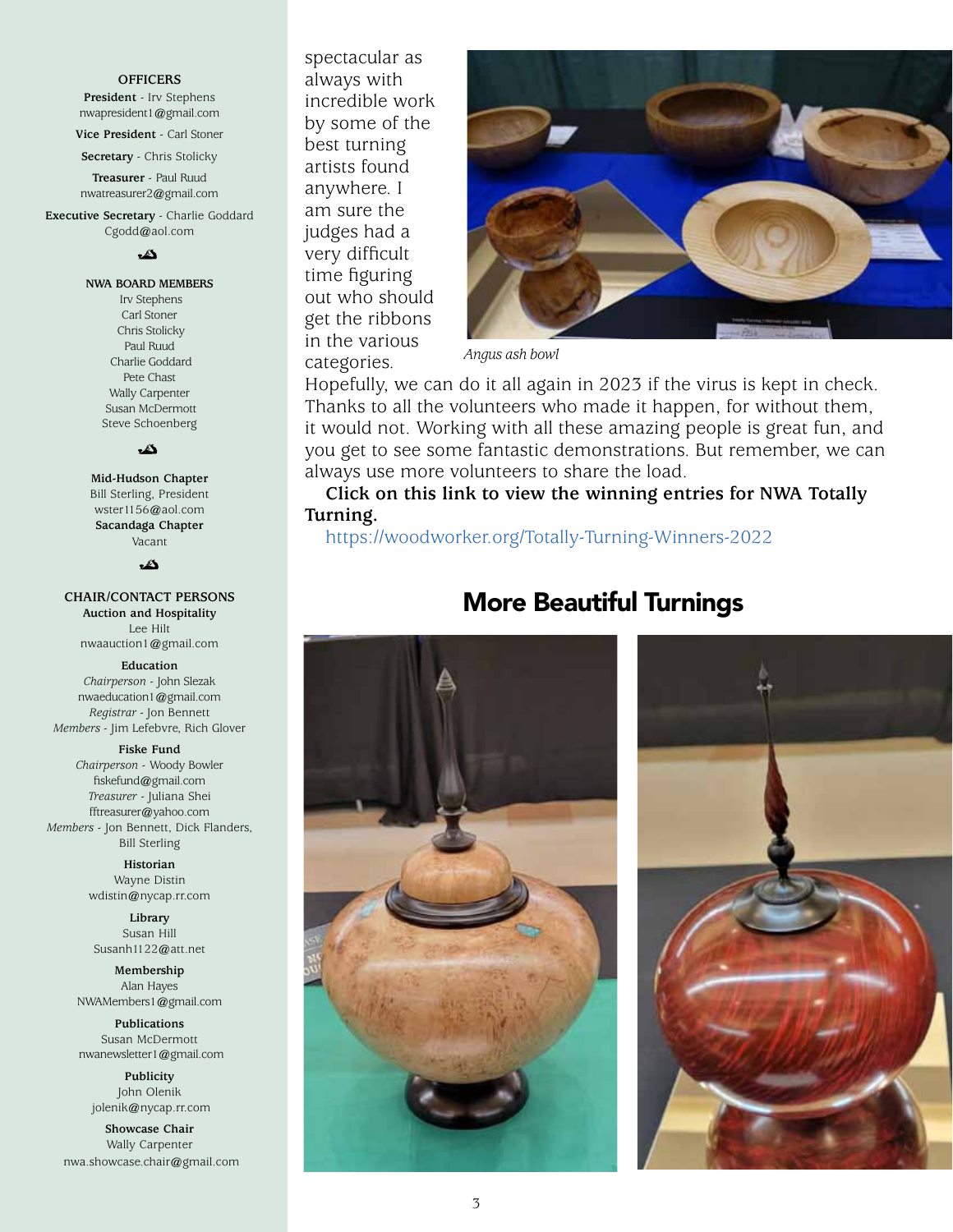#### **WOODWORKERS NEWS**

is published by the Northeastern Woodworkers Association for its members. The Association's aim is to provide a common meeting ground for lovers of woodworking who want to know more about wood and the techniques for forming it. The newsletter is published monthly. The newsletter is available online at www. woodworker.org

 $\mathbb{Z}$ 

Your next issue of **Woodworkers News** will be published in early September Copy deadline: August 15 Susan McDermott, Editor Nwanewsletter1@gmail.com Elizabeth Keays Graphic Artist Designer

 $\mathbb{Z}$ 

#### **WEBSITE www.woodworker.org**

Webmaster: Andy Moss nwawebmasterhelp@gmail.com



**NORTHEASTERN WOODWORKERS ASSOCIATION** P.O. BOX 246 Rexford, New York 12148













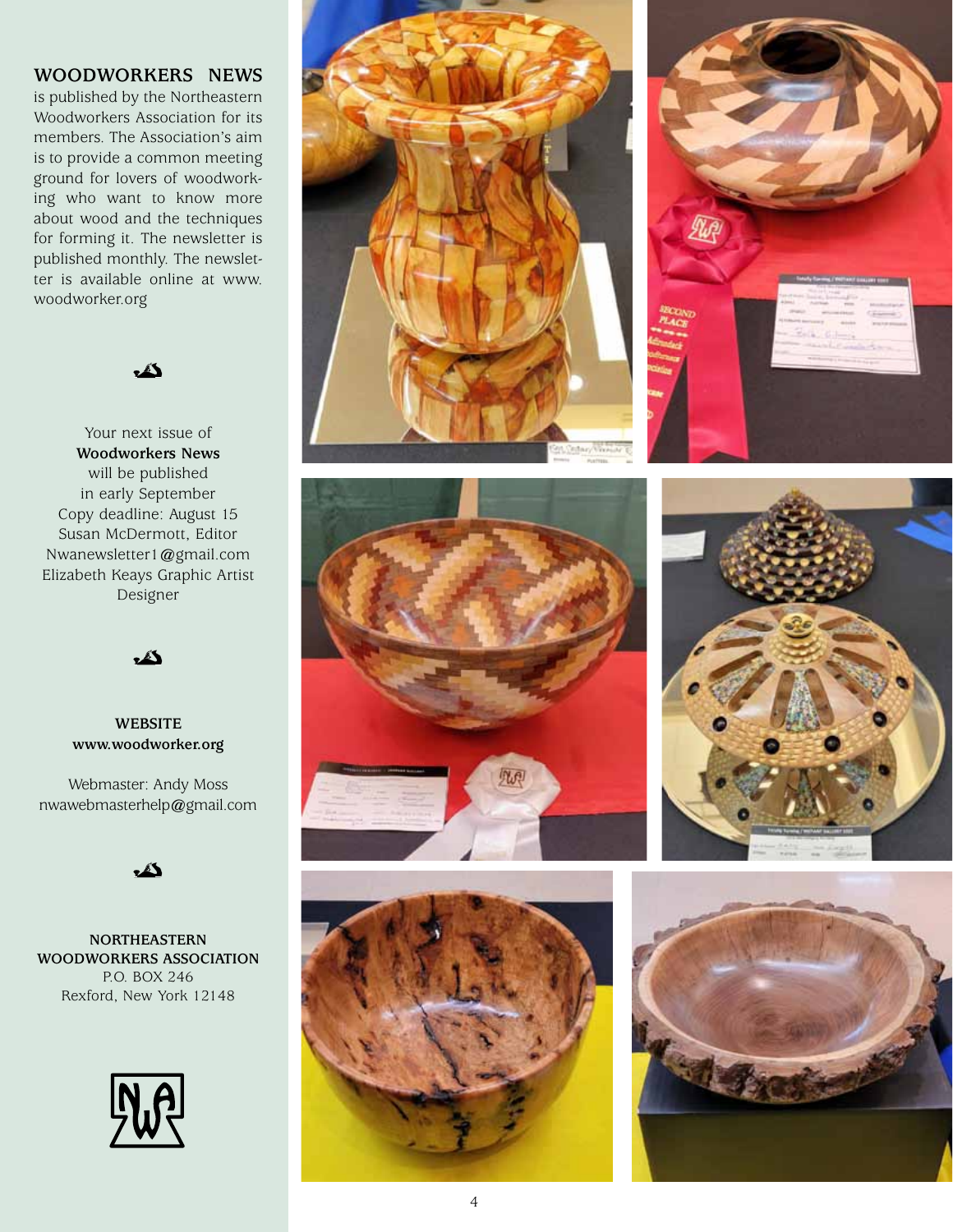

# Honing Guides for Sharp Tools

## *By Susan McDermott*



On Tuesday, May 3, 2022, Dave Parkis, who heads the Hand Tool SIG and four of his SIG members introduced nine different honing tools and discussed the pro and cons of each.

Dave began with five of his own and emphasized any honing guide must be consistent with the angle of

*Dave Parkis*



*Dave's collection of honing guides*

the cutting edge it produces on a chisel or plane iron every time. His discussion was as follows:

• Eclipse guide was popular in the 1960's and can be purchased from Amazon for \$15. It is used with a projection table like Juliana Shei's combination toolbox and table. Although affordable, the guide does not firmly hold the chisel's beveled sides, and it can rock sideto-side as one pushes the cutting edge on the stone. It cannot hold Japanese chisels or chisel



*Eclipse gauge made by Juliana Shei*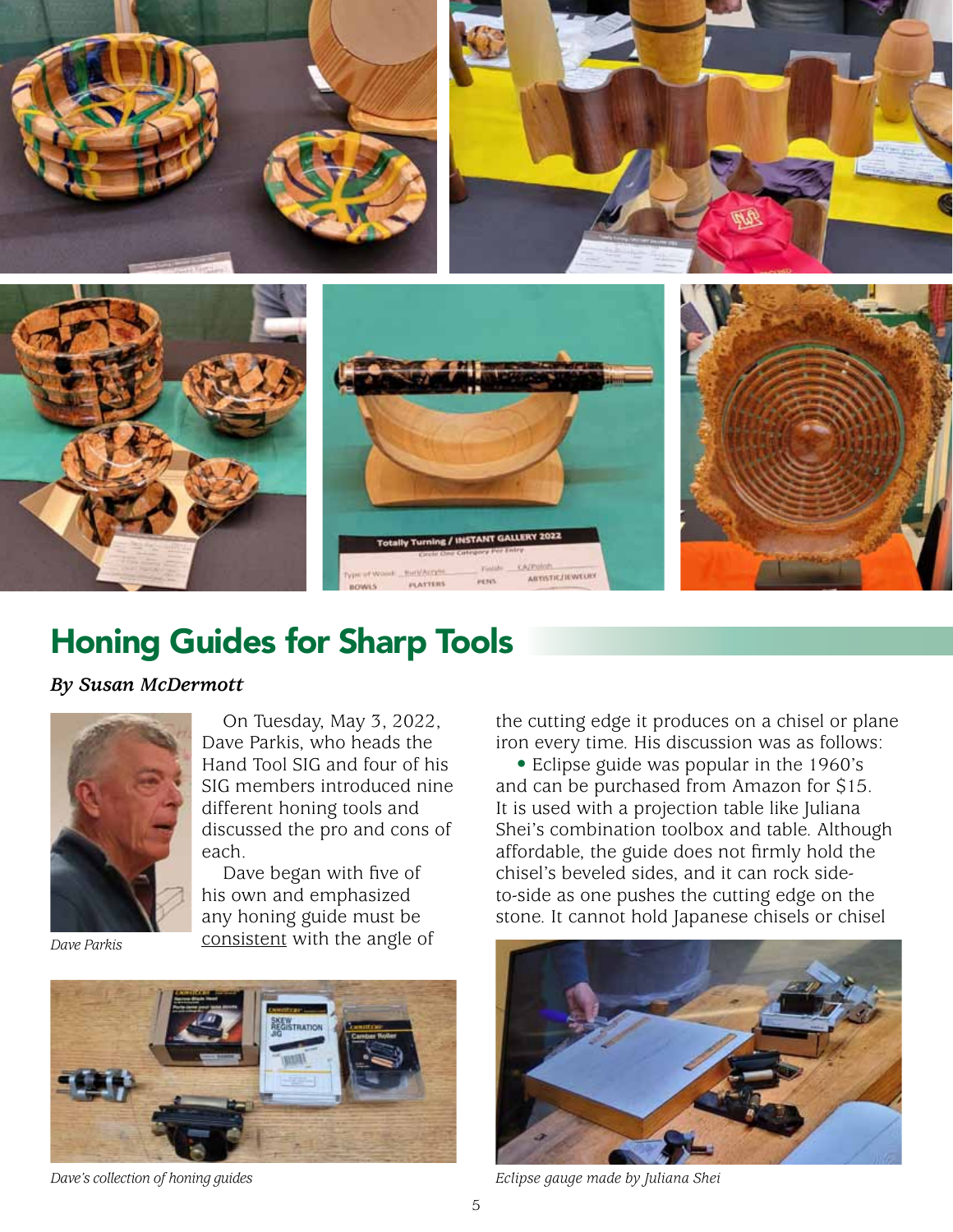shanks less than ¼ inch wide. Lie Nielson makes a similar design for \$135, designed for its brand of chisels.

• General Honing Guide has only four settings marked on the tool to accommodate the thickness of the stone or glass plate. Its back wheels ride on the bench top. It is better used on a glass and sandpaper surface as a stone is too



*General*

small to allow adequate strokes forward and back. It costs about \$30 but may be hard to find.

• Veritas Mark II has a basic honing guide for \$80 which is good for plane irons and chisels ½ inch and wider. A chisel will still pivot side to side, but there is an optional narrow chisel holder that prevents pivoting, but hand tightening may be insufficient. Its camber roller can make secondary bevels on chisels. The whole kit is \$140. A skew registration jig is an additional purchase.



*Veritas Mark II*



*Veritas Accessories*

• Worksharp 3000 is a powered disk (tempered glass wheels with either sandpaper disks adhered) or CBN disks with two grits that does not heat up the chisel and ruin the steel. It adjusts to four preset angles and is particularly good for secondary bevels. CBN disks have two grits per disk (80, 180) (400,600), (800, 1200).



*Worksharp 3000*

A Slick Stick is used to clean out the metal particles from the diamond disks. Warning! Do not flatten the backs of your chisels with the Workshop. After Dave uses his Worksharp, he will use his 1000, 5000, and 8000 grit stones

(Shapton Pros).

NWA member, Gustave Mueller, showed his Fasttrack M Power honing guide, with 25- and 30-degree fixed angles. The kit is \$90 with 100, 220, 450, 600, 1200 grit stones which are easy to change. It will hone 1/8 inch to 2 ½ inch blades. Michael



Donovan showed his Woodpecker

*Fasttrack M Power*

system, 220 version for \$200. He bought an extra guide to have wheels in for plane irons and wheels out for chisels to quickly change for sharpening his tools without loss of time from his slab table production. The angle finder will measure 15 to 45 degrees in 5-degree increments.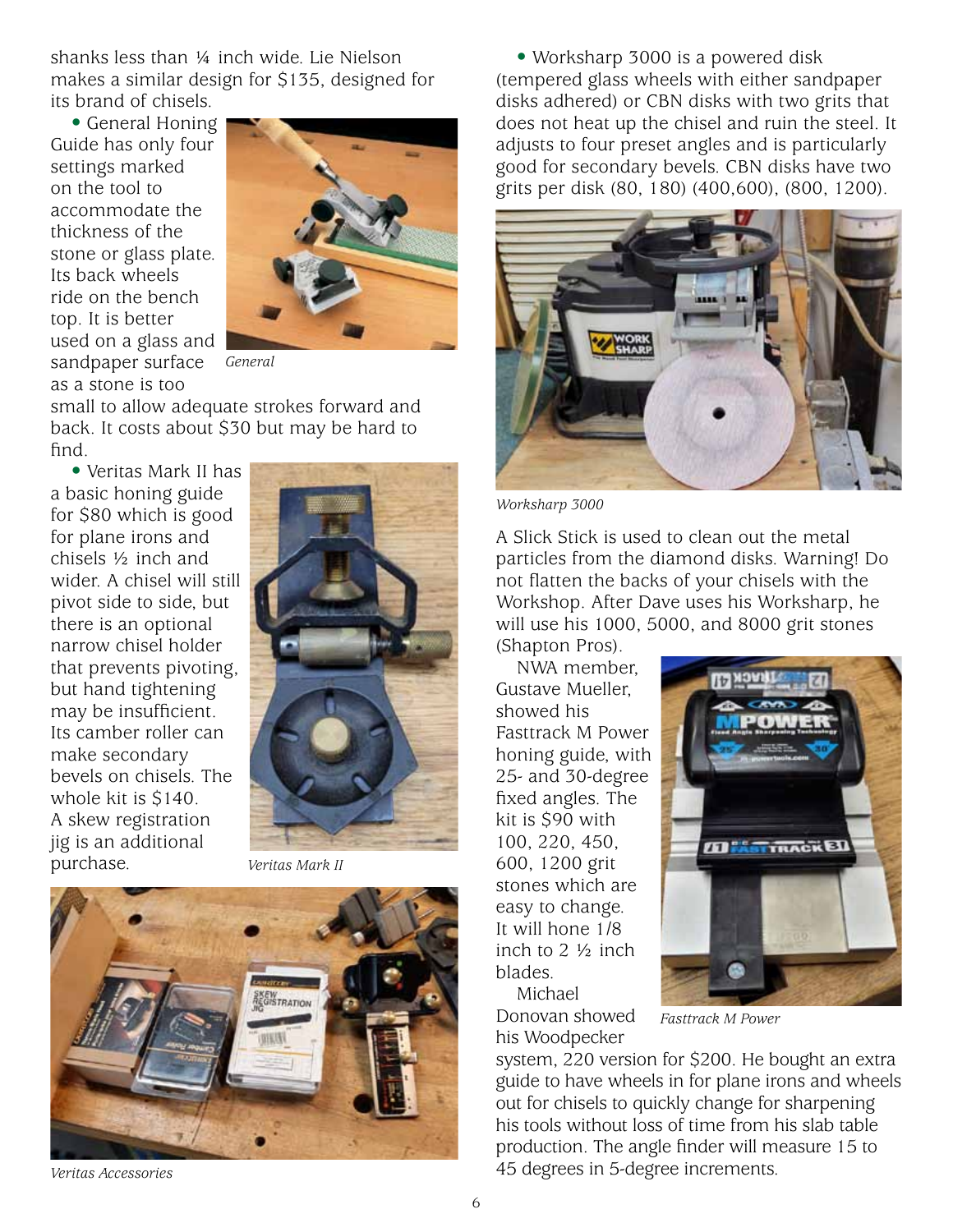



*Woodpecker system Custom honing guide not in production*



50 ቁዕ

*Magnetic holder*



*Juliana Shei's hand made guide*

Scott Oliver showed the audience two of his shop made items. The first is a 30-degree angled block of wood with Eclipse marks on the side. Another item is a magnetic holder for spoke shave blades which is easier than using fingers to sharpen the small blades.

Juliana Shei displayed her hand made hone guide which cost less than \$3 in materials.

Dave concluded the demonstration with a request for member suggestions for more hand tool seminars. Please send your suggestions to dparkis@nycap.rr.com



*Honing block*

# NWA General Meeting April 14, 2022

#### *By Susan McDermott*

The meeting began with brief announcements about the success of Showcase and Totally Turning returned to Saratoga Civic Center after two years absence due to Covid. To view the entire meeting on YouTube, go to https://[www.youtube.com/watch?v=tgEFh629TRM](http://www.youtube.com/watch?v=tgEFh629TRM). All our NWA videos can be found on our website https://[woodworker.org/videos-from-nwa/](http://woodworker.org/videos-from-nwa/)

**Instant Gallery** (These can be viewed eight minutes into the video)

John Ryan showed his acrylic pens, coffee bean scoop, colored pencils, and printed pens. Todd Gunter displayed his acrylic and wood turnings and explained how he experimented with colors.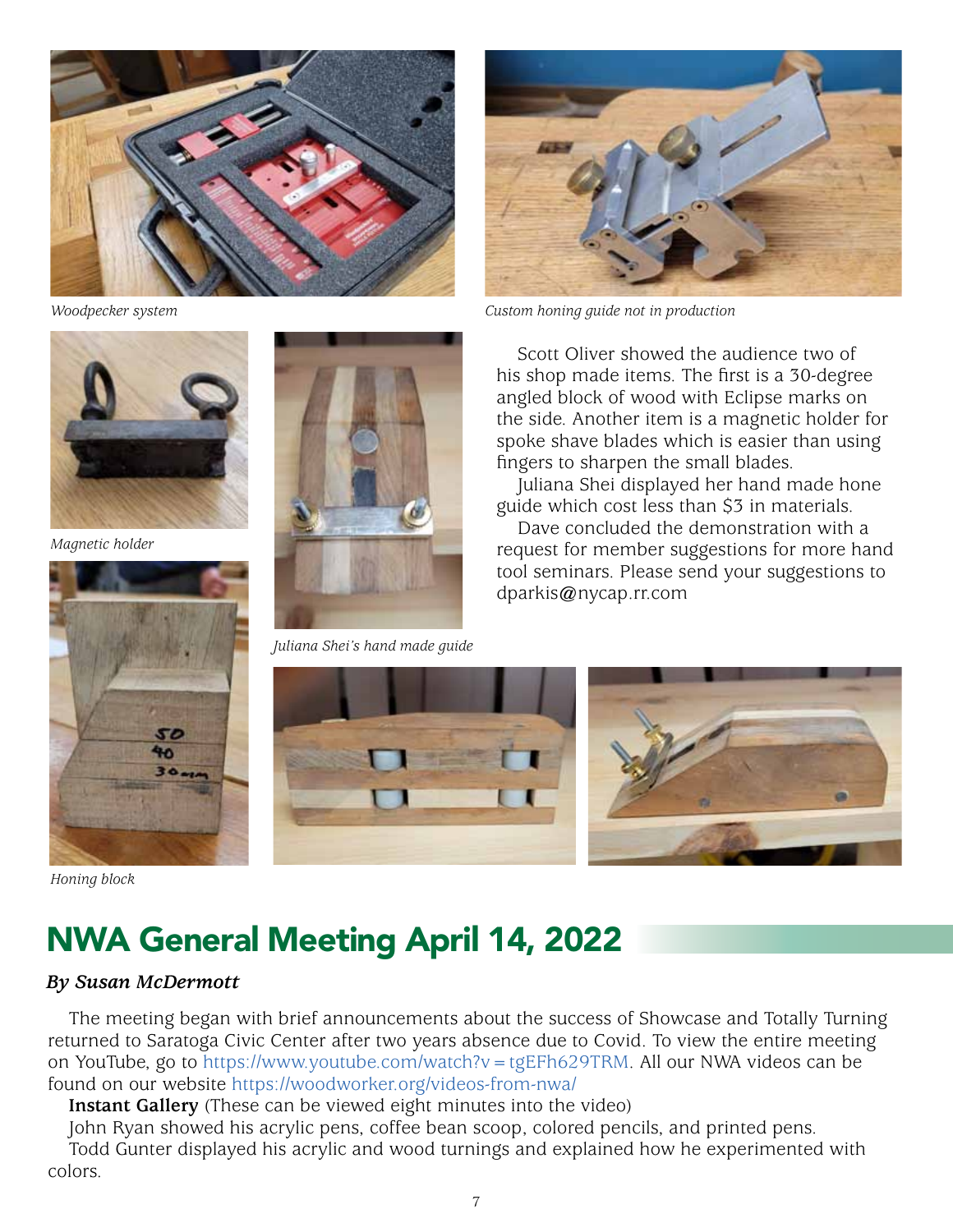John Slezak showed what he can make with pine 2 X 4's. He had a stack of Shaker oval boxes, a chess set with pieces resembling tools, two guitars, and a toy rocker for an infant.

Pam Bucci introduced sublimination patterns printed on wood with durable surfaces, her favorite new tool-a 20-volt grinder/buffer, and a ball gouge made by Arbortech.

https:/[/www.arbortechtools.com/us/shop-online/power-carving/attachments-accessories/ball-gouge](http://www.arbortechtools.com/us/shop-online/power-carving/attachments-accessories/ball-gouge)

#### **Guest Speaker Brian Seitz, Owner of Urban Industrial Design**

Brian was a vendor at this year's Showcase, and Vice President Carl Stoner arranged Brian's visit to the Learning Center to talk about his custom production of slab tables (dining and conference tables), long bar-tops, and smaller tables. He and his two employees have milled hundreds of hardwood slabs, kilndried, and stacked for sale or use in custom orders. His temperature controlled 5000 square foot shop is located at 24B Lisha Kill Road, off Central Avenue in Albany. https://[uidwoodworks.com/](http://uidwoodworks.com/) There are great photos of the products they make on their website. Their new shop will be on Morris Road. Business hours are 7:00A.M. to 3:30 Monday to Friday.

Their recent addition of a 5' x 10' Laguna CNC facilitates the cutting and smoothing tasks of tabletop production. The epoxy products Brian has used over two years are Ecopoxy, an odorless, self-leveling epoxy for bar-tops and small filling jobs. The shelf life is six months. The resin and hardener react quickly and can smoke when combined; and Flowcast used for deep pours (as much a  $1\frac{1}{2}$  inch thick). These products can be purchased at the shop. The shop also has slab sales four times a year.

Brian brought a small, finished tabletop to demonstrate the steps of the process for a sample slab pour.

- 1. Select dry hardwood, kiln dried to 8-9% moisture content.
- 2. Make it flat by planing if necessary (no twists).
- 3. Use MDF (light) forms covered with Tuck Tape from Canada, so the epoxy will not stick to the forms. Build the forms the day before the pour.
- 4. Make the epoxy pour wider and longer than the final dimensions of the tabletop
- 5. Level the slab, forms, and bench they sit on before the pour. This is critical.
- 6. After the pour, exert downward pressure with MDF blocks clamped to the table or add weights.
- 7. Apply heat as bubbles rise to pop them. Brian uses a Harbor Freight heat gun.
- 8. After the epoxy cures (several days), cut the table to the specifications of the customer's order, and sand the surface with 80 to 220 grits. A slow cure prevents cracking or crazing.

It is best to view the video for more detail and visual content. Brian invites members to stop by the shop to watch the production of his tables. You may meet his friendly German Shepherds!

# NWA Online Sale Wrap Up and Return to In-Person Auction

#### *By Lee Hilt*

With the onset of covid restrictions in early 2020, the NWA Auction Committee had to transition to a safer format for handling member sales of lumber, equipment, and tools. From the restrictions of covid, was born the NWA Online Sales Tool Market.

 The first online sale was announced in August 2020 and was followed by two more that year with another ten in 2021. The May 2022 sale was the third this year and marks the final online sale offered by the committee. The sales provided members an opportunity to buy lumber and tools and generated much needed operating income for NWA. However, with the loosening of restrictions, the need for this format has declined. The committee has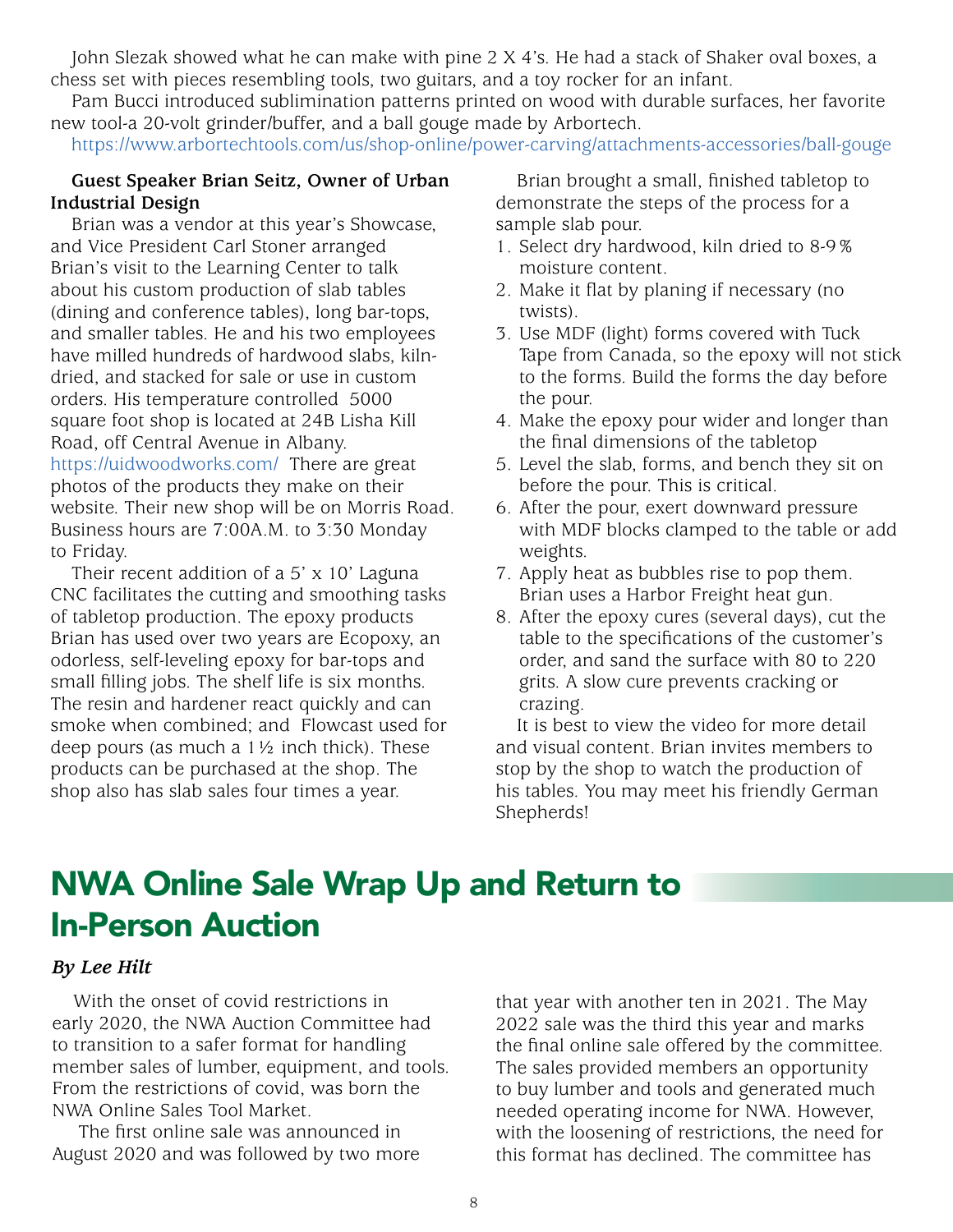planned a transition to a return to an in-person auction at the Shaker Barn, September 17th. 2022. Details will follow later this summer.

 Everything sold online began with a donation to NWA. A quick count of donation letters issued to donors during this period, shows (73) such letters were provided. About a quarter of these involved a shop cleanout.

 Additionally, each item taken in was photographed, cataloged, and assigned an inventory number. Although we still have many items in the barn needing assigned numbers, the last number was 1445. Including the additional items yet to be assigned a number, the online sale process handled over 1500 items from its start in August 2020. And many of these numbers were assigned to bundled items.

 With the conclusion of the online sales, it is important to recognize the fact that there were many hands and backs, involved in this process. There are, however, simply too many volunteers than I can possibly thank with any degree of accuracy. But I am safe with recognizing one person, with whom the process would never have been possible without her endless help.

Julianna Shei has been the brains, organization, and drive behind the program from the first day. The time and work this lady devoted to the Online Sales program was nothing short of amazing. It is safe to say that the process would not have gone as smoothly or efficiently had Julianna not been there every step of the way.

## **Thank you, Jules!**

In addition to an annual fall auction, the committee is discussing a quarterly lumber and tool sale as a garage sale format directly from the barn. Members have expressed the need to buy these things on a more than yearly basis. Details will follow.

 Finally, the committee will continue to receive donations. Members' support can be as simple as giving the potential donor my email address (nwaauction1@gmail.com ) or cell, 518 698-3751. If you provide me with the donor's contact information, I will contact them.

 Thank you, committee and volunteer members for your continued support.

NWA Auction Committee

# **Classifieds**

#### **For Sale**

**NEW! Fast Joint Precision Joinery System (used with a router but not included) Cash Only - \$65**

This system makes unique Joinery and has everything you need to start making projects that will stand out above the rest. The Fast-joint™ jig system will handle stock up to 14" wide and 1/4" to 3/4" thick. Some of the specialized joinery and templates are shown. *Additional Templates included but are not part of the Joinery's System are:*

Full Dovetail Template, Half-

blind Dovetail Template, Arrowhead Template, Instructional CD

You can purchase more accessories and templates from Peachtree Woodworking

#### [www.ptreeusa.com](http://www.ptreeusa.com)

*Please Note: this system is designed for table mounted routers only.*

**Porter Cable Pneumatic 18 Gauge Stapler In good condition Cash only - \$35.00** 1 Box of 1/2" Staples, 1 Box of 9/16" Staples